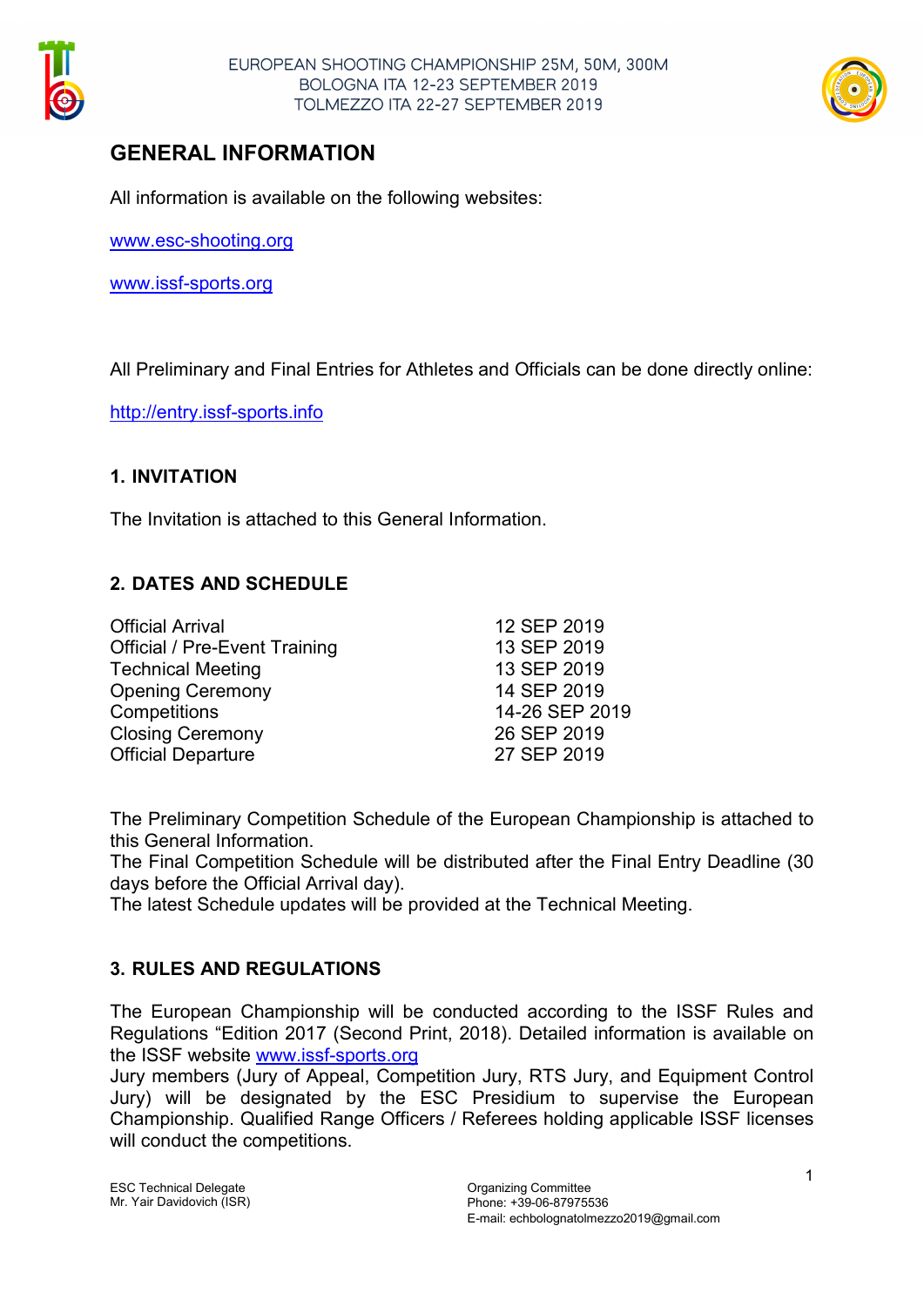



## Rifle / Pistol Equipment

Equipment Control will be conducted according to ISSF Rules using approved, calibrated instruments.

Pre-competition testing is not mandatory, however, athletes are responsible for competing with legal equipment and clothing. All athletes are urged to submit any doubtful equipment and clothing to Equipment Control for checking before the competition. All athletes are subject to being selected for random post-competition testing and will be disqualified if their equipment or clothing is not legal according to ISSF Rules.

### Rifle Clothing

All rifle athletes must have ISSF seals with serial numbers on their jackets and trousers. Any rifle jackets or trousers that do not have ISSF seals must be submitted to Equipment Control for inspection and the affixing of a seal before the athlete's first competition. Jackets and trousers that were previously inspected and have an ISSF seal continue to be valid except that athletes with more than one jacket or trousers must report to Equipment Control before their first competition to confirm which jacket and which trousers they will use. All other seal numbers for that athlete will be cancelled. Athletes that wish to replace a registered jacket or trousers with a new clothing item must bring that item to Equipment Control for inspection and a new seal. Previous seals will then be cancelled. Rifle athletes can have only one active jacket and trousers at any time.

## Rifle Clothing Post-Competition Testing

If one panel of a rifle jacket or trousers tests 2.9 or lower, the stiffness device must be recalibrated and the panel must be retested. If it fails again, but all other panels pass, the athlete will not be disqualified, but a written warning must be given to the athlete and the ISSF seal must be cut off. The athlete can continue using this clothing for that day in that event. If two or more panels fail, the athlete must be disqualified.

## 4. PARTICIPATION

#### Individual Events

ESC Member Federations may enter a maximum of three (3) athletes per European Championship event and up to two (2) additional athletes to shoot "out-offcompetition''(called MQS Extra in the ISSF Online Registration Service).

The additional "out-of-competition'' athletes will be listed separately according to their results, but without ranking – these results cannot be recognized as World Records. Mixed Team Events

ESC Member Federations may enter a maximum of two (2) teams consisting of one (1) man and one (1) woman per mixed team event.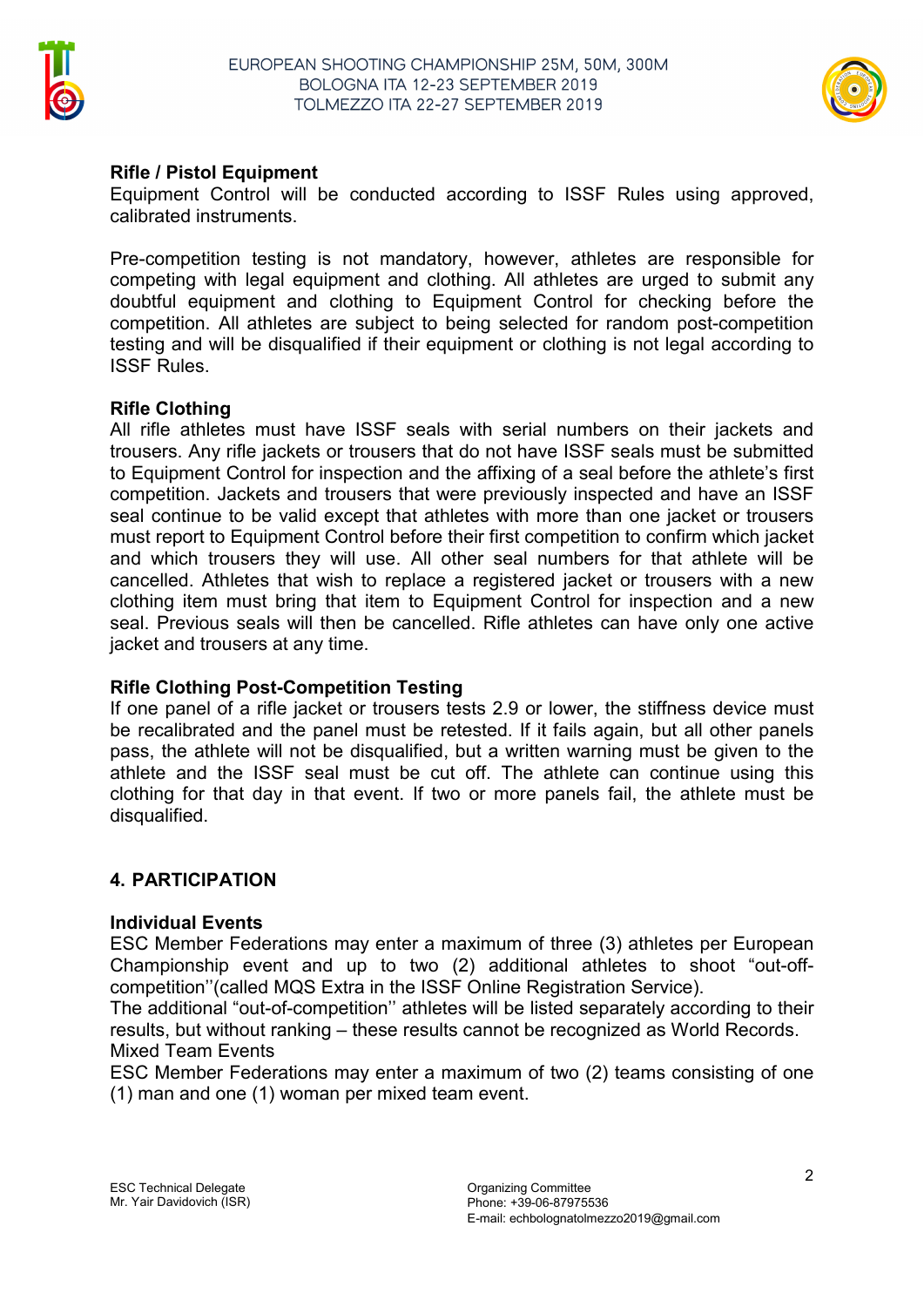



#### Maximum Entry

The maximum number of starts per event is the number of athlete entries that can be accepted for each ESC European Championship event. Range capacity is determined by the available shooting time and the number of available firing points.

If the maximum number of starts is reached during the Final Entry process, a "waiting list" for that event(s) will be established. If cancellations are subsequently received, entries from the waiting list will be entered on a first come, first served basis. ISSF Headquarters and the Organizing Committee will cooperate to determine if additional entries from the waiting list can be accommodated.

#### ISSF ID Number

All athletes must sign an "Athlete's Declaration" and have an official ISSF ID number issued before participation in the European Championships.

Athletes without an ISSF ID number will not be allowed to participate. ISSF ID numbers can be obtained from the ISSF Headquarters by using the official application form.

Athlete biographies will be distributed and photos will be taken

#### Quota Places and MQS

Quota Places for the 2020 Olympic Games Tokyo (JPN) will be awarded according to the Qualification System. Detailed information is available on the ISSF website www.issf-sports.org. Results obtained during this ESC Championship will be recognized as MQS for the 2020 OG.

## 5. ENTRY PROCESS

Please complete the attached Registration Forms (Annex  $1 - 9$ ) and return them by the set deadlines.

Preliminary and Final Entries for Athletes and Officials must be returned to the ISSF Headquarters.

All other Registration Forms must be returned to the Organizing Committee (see also: Summary of Deadlines).

#### Preliminary Entries

ESC Member Federations entering the European Championships must submit the Preliminary Entries not later than 12 MAY 2019.

Please use the ISSF Online Registration Service http://entry.issf-sports.info, or exceptionally complete the Preliminary Entry Form (Annex 1) and return it by email or fax to the ISSF Headquarters.

#### Final Entries

ESC Member Federations must forward their Final Entries directly to the ISSF HQ. The Final Entry Deadline (30 days before the Official Arrival day) is 13 AUG 2019.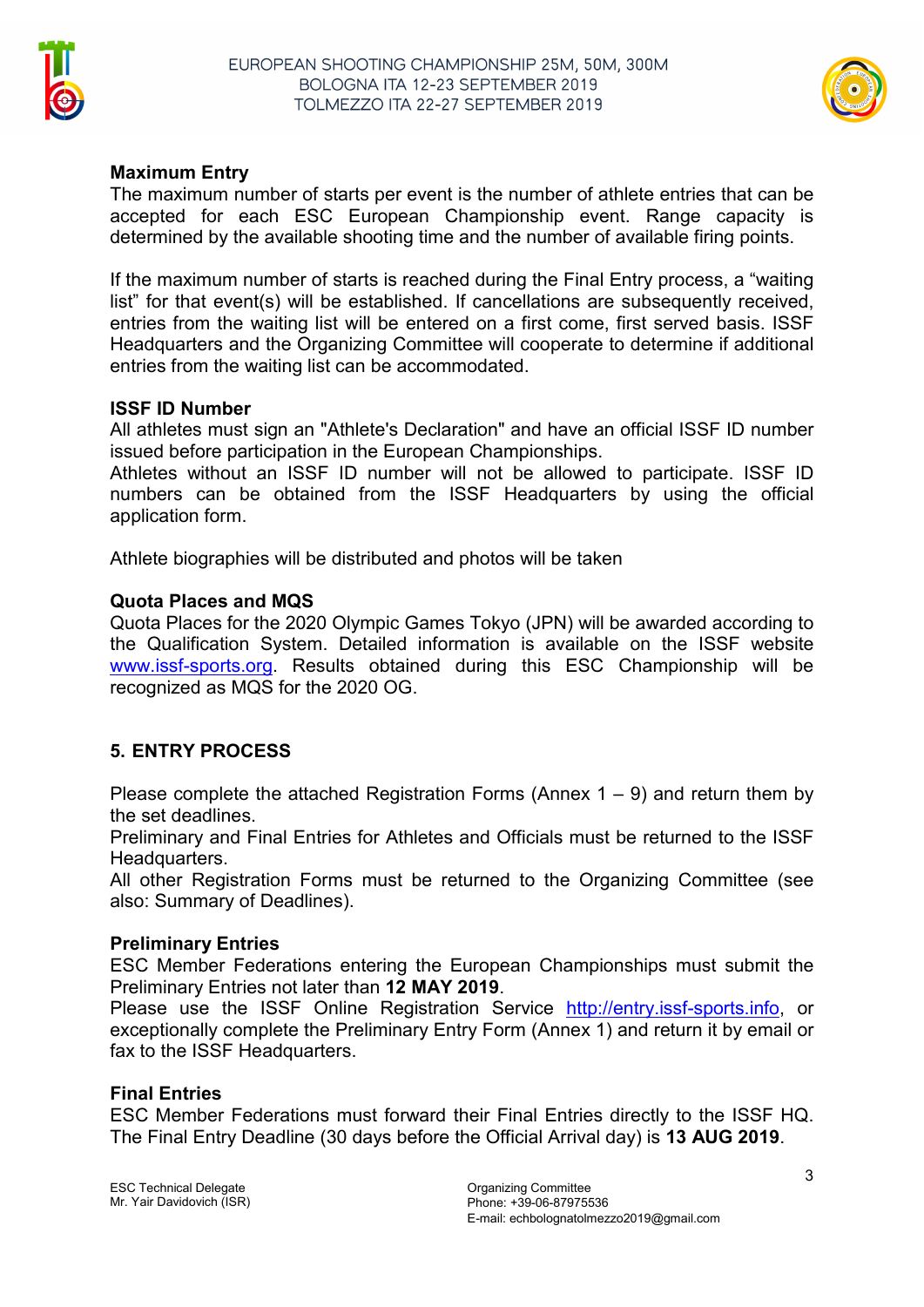



Please use the ISSF Online Registration Service http://entry.issf-sports.info, or exceptionally complete the Final Entry Forms (Annex 3) and return them by email or fax to the ISSF Headquarters.

#### Late Entries

Late Entries will only be accepted until the Late Entry Deadline (3 days before the Official Arrival day) which is 8 SEP 2019, if the maximum number of athlete entries has not been reached.

Any additional entries received after the Late Entry Deadline, from 8 SEP 2019 onwards, may not participate.

Important Note: Until 3 days Late Entry Deadline, the change of names / athletes within an event in the Final Entries is possible without restriction and additional fees.

### Entry Changes after the Late Entry Deadline

From 9 SEP 2019 onwards, only the following changes in the Final Entries are permitted:

- a) Replacement of a registered athlete by another already registered athlete in another event can be made only before 12:00h the day before the Pre-Event Training for that event.
- b) Change of Status in an event: a MQS athlete can replace a withdrawn team athlete. The withdrawn team athlete may not shoot for MQS. The exchange of athletes within an event is not permitted.

### Entry Confirmation upon arrival

All Team Leaders of ESC Member Federation delegations must report to the OC Entries Official and confirm the Final Entries. Entry confirmation must be completed before 12:00 the day before the Pre-Event Training.

#### **Cancellation**

Any ESC Member Federation that reduces the number of athletes listed in their Final Entries after the Final Entry Deadline (12 SEP 2019) must pay all applicable fees and costs including entry fees according to the number of athletes and entries on the Final Entry Forms originally received. If the applicable fees and costs are not paid no member of that federation may participate.

#### Entry Fee

Fee Description

The entry fees include all charges for registration, local transportation between shooting range and official hotels and doping control.

| ree  | <b>Description</b>                                      |
|------|---------------------------------------------------------|
| EUR. | 170,00 Fee per athlete / per event                      |
| EUR. | 170,00 Fee per Mixed Team / per event                   |
| EUR. | 50,00 Fee per Official                                  |
| EUR. | 50,00 Additional Late Entry Fee per athlete / per event |
| EUR. | 170,00 Cancellation Fee per athlete / per event         |
|      |                                                         |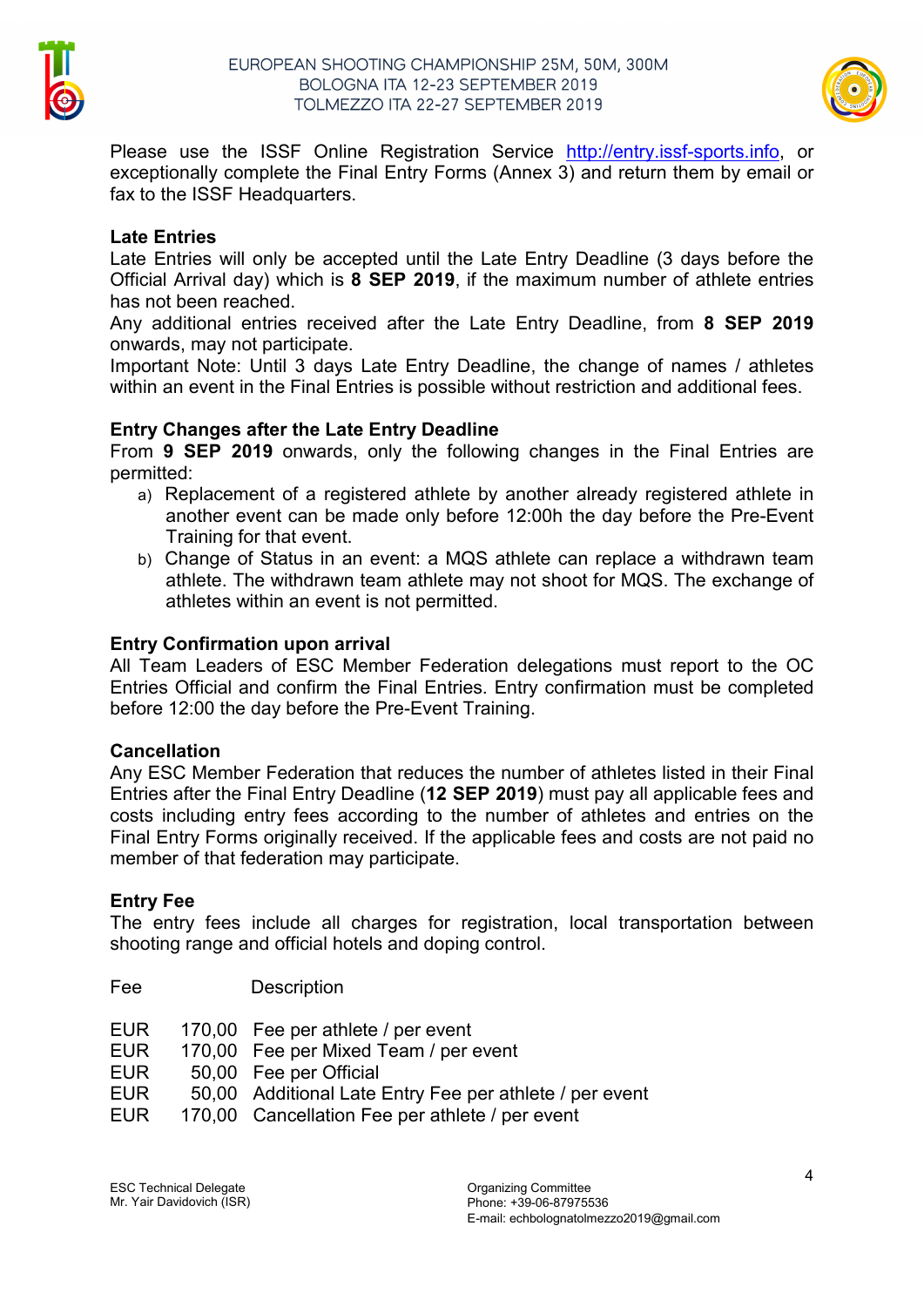



## Payment of Entry Fees

Registration and payment of the Entry Fees will be carried out at the shooting range or per SWIFT prior to arrival.

Payments must be made in Euro and, if made through bank transfer, the amounts must be clear of any bank charges.

Credit cards, personal checks or traveler's checks will not be accepted.

#### Bank details for early transfer of funds:

| Beneficiary       | COMITATO ORGANIZZATORE CAMPIONATI EUROPEI<br>DI |  |
|-------------------|-------------------------------------------------|--|
|                   | TIRO A SEGNO                                    |  |
| Bank              | <b>BANCA POPOLARE DI MILANO</b>                 |  |
| <b>Branch</b>     | <b>FILIALE DI ROMA SEDE</b>                     |  |
| <b>Address</b>    | PIAZZALE FLAMINIO, 1 00196 ROMA                 |  |
| C/Acc.            | 000875                                          |  |
| <b>Number</b>     |                                                 |  |
| <b>ABI Code</b>   | 05584                                           |  |
| CAB code          | 03200                                           |  |
| <b>SWIFT Code</b> | BPMIITM1251                                     |  |
| <b>IBAN</b>       | IT57 D 05584 03200 000000000875                 |  |

Accreditation for Final Registration and payment is requested to be made by one (1) representative per each ISSF Member Federation. Please give a copy of the bank transfer voucher to the representative to bring with him/her to the Entry Confirmation if entry fees have been paid in advance.

#### Accreditation Process

All persons involved in the European Championships (Athletes, Team Officials, ISSF/ESC Officials, OC Officials, Media) must have accreditations that clearly identify the accreditation holder (with photograph, family name and first name, nation and function) in order to use the local transportation and to enter controlled areas on the shooting range.

Accreditations (for persons registered before the Late Entry Deadline and who have a photograph in the ISSF database) will be prepared by the ISSF Headquarters and Organizing Committee. All other accreditations will be prepared by the Accreditation Office of the European Championship.

Accreditations and BIB Numbers will be distributed by the Organizing Committee after payment of the entry fees.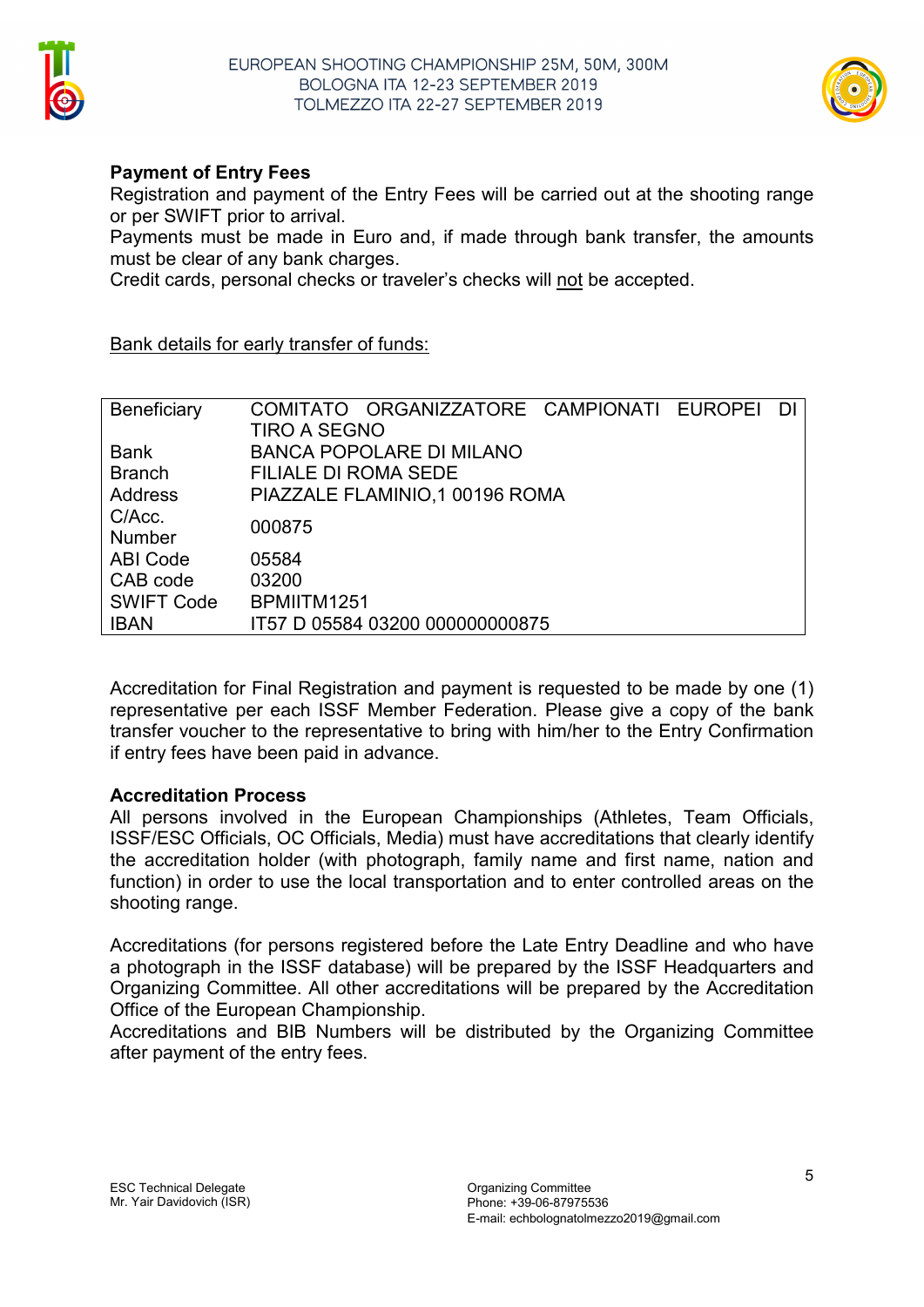



## 6. SHOOTING RANGES AND VENUES

The European Championship 2019 will take place at the "Bologna and Tolmezzo Shooting Range", Italy.

| Address:       |  |
|----------------|--|
| Via Agucchi, 9 |  |
| <b>Bologna</b> |  |

P Via Tagliamento, 60 Tolmezzo

Phone: +39-051-382306 +39-0433-41551 Fax: +39-051-381422 +39-0433-40508 E-mail: sport@tsnbologna.it info@tsntolmezzo.it Web: www.tsnbologna.it www.tsntolmezzo.it

The Bologna Shooting Range is situated at a 15 minute driving distance from the city center, 4 km from the Bologna Airport G. MARCONI (BLQ), and 200 km from Milan LINATE International Airport (LIN).

The Tolmezzo shooting range is situated a 5 minute driving distance from the city center and 180 km from the VENEZIA MARCO POLO airport (VE).

The complex consists of the following shooting facilities:

50m – 70 firing points; 25m – 40 firing points; 300m - 22 firing points; fully equipped with SIUS targets of the newest models.

Full restaurant facilities and adequate resting areas are avaliable for athletes and officials.

#### Rifle/Pistol

The shooting range is equipped as follows:

| <u>Range</u>                                                              | <b>Description</b>                        |
|---------------------------------------------------------------------------|-------------------------------------------|
| 300m range                                                                | 22 firing points, electronic targets SIUS |
| 50m range                                                                 | 70 firing points, electronic targets SIUS |
| 25m range                                                                 | 40 firing points, electronic targets SIUS |
| <b>Finals hall</b>                                                        | 10 firing points, electronic targets SIUS |
| <b>MIXED TEAM</b><br>50m Rifle Prone<br>50m Pistol<br>25m Standard Pistol | Men/Women<br>Men/Women<br>Men/Women       |
| 50m Rifle Prone                                                           | Junior Men/ Junior Women                  |
| 50m Pistol                                                                | Junior Men/ Junior Women                  |
| 25m Standard Pistol                                                       | Junior Men/ Junior Women                  |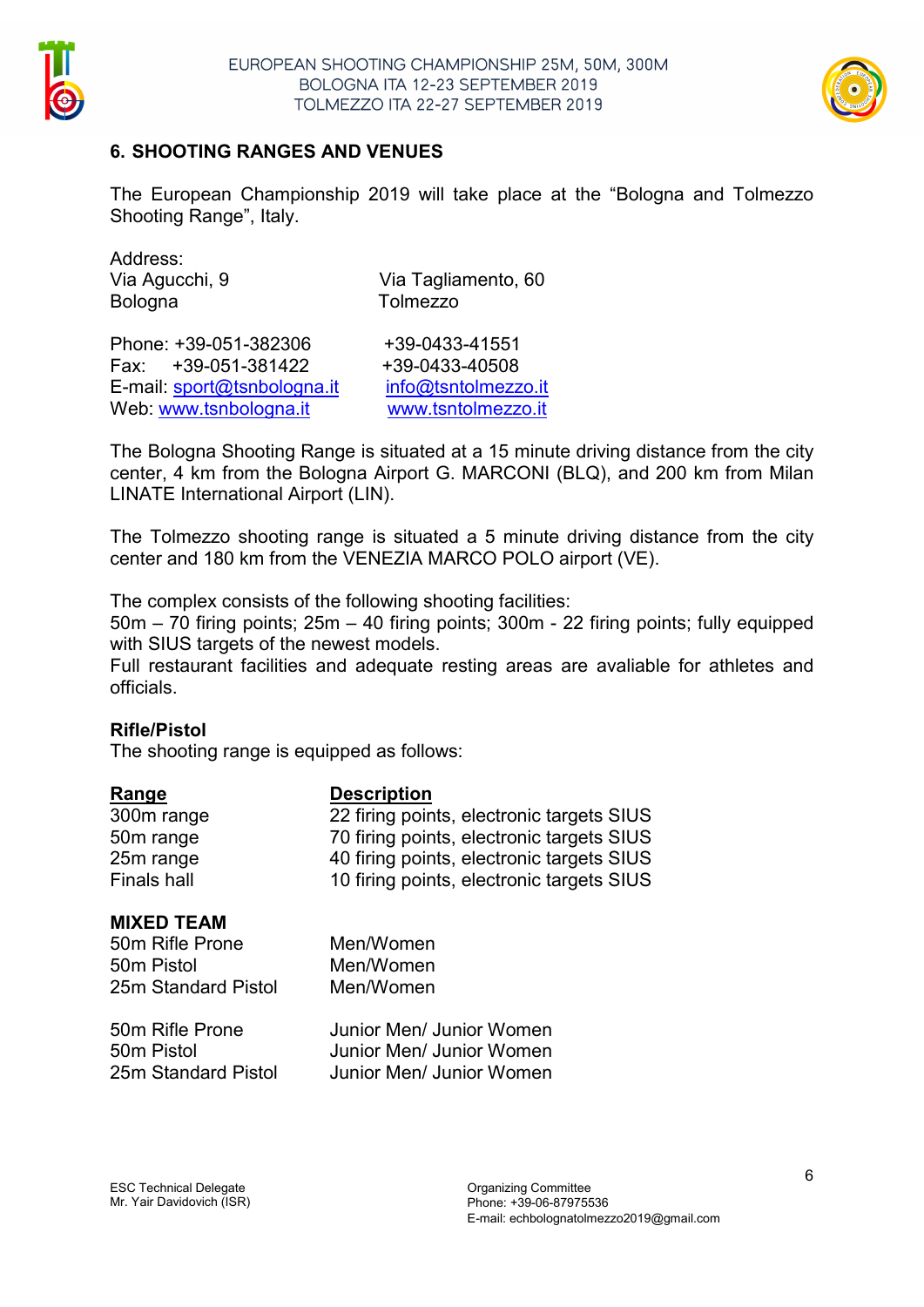



## 7. IMMIGRATION AND CUSTOMS REQUIREMENTS

#### Entry Visa

Italy is a member of the European Union and Schengen Agreement. EU Nationals are able to enter Italy with a valid passport or with a valid ID Card.

Countries that require an Entry Visa for Italy should apply to the Italian Embassy/Consulate in their Country well in advance before departure. Detailed information regarding Visa can be found in the website of the Italian Ministry of Foreign Affairs: www.esteri.it or vistoperitalia.esteri.it/home/en

Those Federations who need a specific Invitation Letter to apply for a Sport Visa, must contact UITS, Italian Sport Shooting Federation, not later than 14 JUL 2019.

E-mail: echbolognatolmezzo2019@gmail.com Phone: 0039 - 0687975536

The Italian Shooting Federation has no influence on the Embassies and will only be able to provide invitations for the period of the European Championship and eventual pre-event training.

No Visa will be granted upon arrival at the airport.

#### Customs Formalities, import of Firearms

All athletes must declare all the firearms and ammunition to be brought into Italy and return to the Organizing Committee the Firearm and Ammunition Form no later than 14 JUL 2019.

Assistance of customs formalities will be provided by the Organizing Committee upon arrival.

A Firearm, ammunition and Equipment storage room will be located within the shooting range. The storage room will be available from the official arrival day 12/9/2019, up the official departure day (BOLOGNA, 23/09/2019) (TOLMEZZO 27/09/2019) Take notice that no weapon can be located in the official hotels.

#### 8. ACCOMMODATION

All the official Hotels rates are intended per room per night and include buffet breakfast.

#### Official Hotels Bologna

| NH Hotel Bologna****                                | Distance to shooting range km 14 |        |
|-----------------------------------------------------|----------------------------------|--------|
| https://www.nh-hotels.it/hotel/nh-bologna-villanova |                                  |        |
| Double Single Use Superior                          | €                                | 100.00 |
| Double Single Use                                   | €                                | 80.00  |
| Double /Twin                                        | €                                | 100.00 |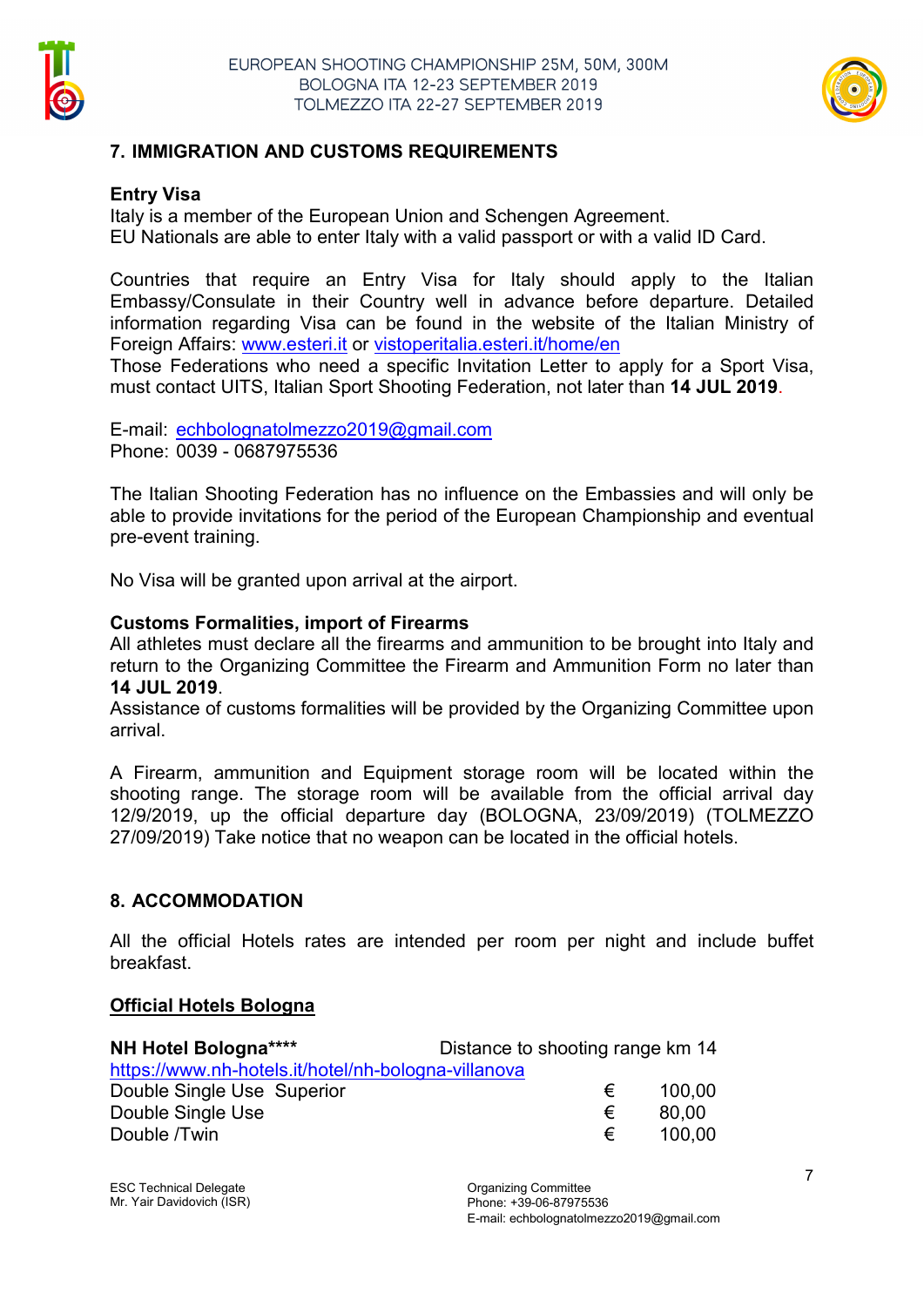



| Flyon Hotel & Conference****<br>https://www.flyonhotel.it/         | Distance to shooting range km 7  |                                  |
|--------------------------------------------------------------------|----------------------------------|----------------------------------|
| Double Single Use                                                  | €                                | 100,00                           |
| Double /Twin                                                       | €                                | 100,00                           |
| <u> Official Hotels Tolmezzo</u>                                   |                                  |                                  |
| Al Benvenuto ***                                                   | Distance to shooting range km 2  |                                  |
| https://www.albenvenuto.it/<br>Single<br>Double /Twin              | €<br>€                           | 70,00<br>85,00                   |
| Al Fogolar ***                                                     | Distance to shooting range km 9  |                                  |
| <u>https://www.alfogolar.it/</u>                                   |                                  |                                  |
| Double Single Use                                                  |                                  | 70,00<br>€                       |
| Double /Twin                                                       | €                                | 85,00                            |
| <b>Alma Living Hotel ***</b><br>https://www.almalivinghotel.it/    | Distance to shooting range km 15 |                                  |
| Double Single Use                                                  |                                  | $\epsilon$<br>55,00              |
| Double /Twin                                                       | €                                | 75,00                            |
| <b>Gardel Hotel ***</b>                                            | Distance to shooting range km 11 |                                  |
| https://www.gardel.it/home/                                        |                                  |                                  |
| Single                                                             | €                                | 55,00<br>€                       |
| Double Single Use                                                  |                                  | 80,00                            |
| Hotel Roma***<br>https://www.albergoromatolmezzo.it/it/home/       | Distance to shooting range km 2  |                                  |
| Single                                                             | €                                | 45,00                            |
| Double Single Use                                                  | €                                | 60,00                            |
| Double /Twin                                                       | €                                | 85,00                            |
| <b>Hotel Alla Fonte***</b><br>https://www.hotelallafonte.com/home/ |                                  | Distance to shooting range km 11 |
| Double Single Use                                                  | €                                | 50,00                            |
| Double /Twin                                                       | €                                | 65,00                            |
| <b>Hotel Miramonti***</b><br>https://www.albergo-miramonti.it/     |                                  | Distance to shooting range km 7  |
| Single                                                             | €                                | 45,00                            |
| Double Single Use                                                  | €                                | 53,00                            |
| Double /Twin                                                       | €                                | 65,00                            |
|                                                                    |                                  |                                  |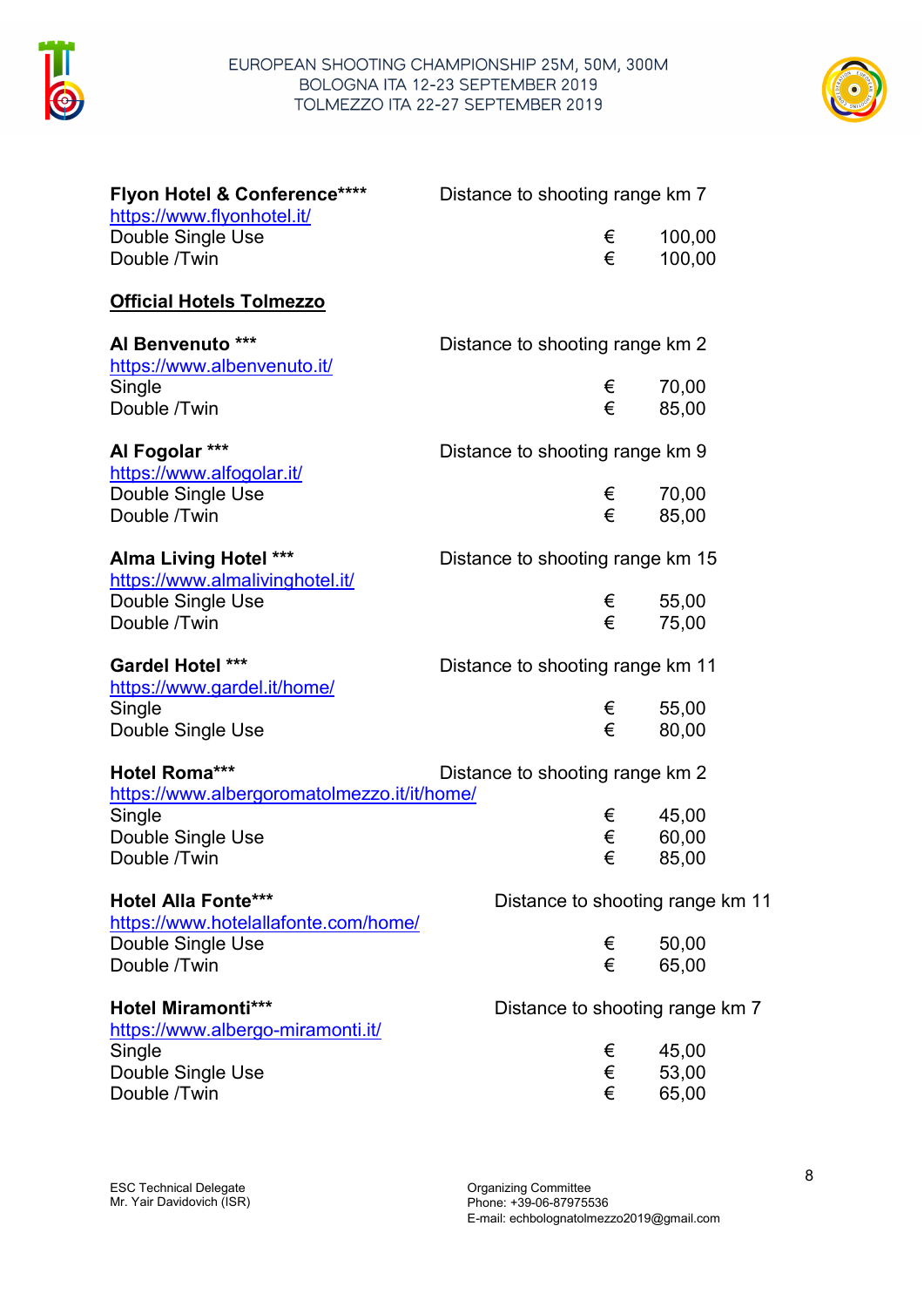

#### EUROPEAN SHOOTING CHAMPIONSHIP 25M, 50M, 300M BOLOGNA ITA 12-23 SEPTEMBER 2019 TOLMEZZO ITA 22-27 SEPTEMBER 2019



http://www.hotelparkoasi.it/

Single  $\epsilon$  50,00 Double Single Use Double /Twin

Hotel Park Oasis\*\*\* Distance to shooting range km 11

| € | 50,00 |
|---|-------|
| € | 77,50 |
| € | 85,00 |

Payments are to be made to: TRAVEL MARKET S.R.L Via Costanzo Casana 44 00121 Ostia Lido – Roma P.I. 01691511008 C.F. 07119360589 CODICE IPA: SUBM70N PEC: amministrazione@pec.treemmeviaggi.com DATI BANCARI: TRAVEL MARKET S.R.L. IBAN IT85 J083 2270 3231 0000 0000 346 SWIFT-Code: ROMAITRR

A 25% deposit by 12 MAY 2019 is mandatory Full payment 30 day before the arrival date

## 9. TRAVEL AND TRANSPORTATION

#### Bologna Shooting Range

The official arrival and departure airport is BOLOGNA G. MARCONI (BLQ). Transportation from to the airport will be provided according with your flight information

#### Tolmezzo Shooting Range

The official arrival and departure airport is VENEZIA MARCO POLO airport (VE). Transportation from to the airport will be provided according with your flight information

Transportation from BOLOGNA to TOLMEZZO will be provided by Organizing Committee.

The Organizing Committee will provide all participants with free round trip transportation (Hotel/Shooting Range/Hotel) as well.

The athletes who will arrive before the official arrival day or leave after the official departure day must contact the Organizing Committee well in advance.

All transportation services requested in the "Final Travel Form", not cancelled within three (3) days before arrival, will be applicable by the Organizing Committee according to the number of passengers appearing in the "Final Travel Form" for which the service has been required.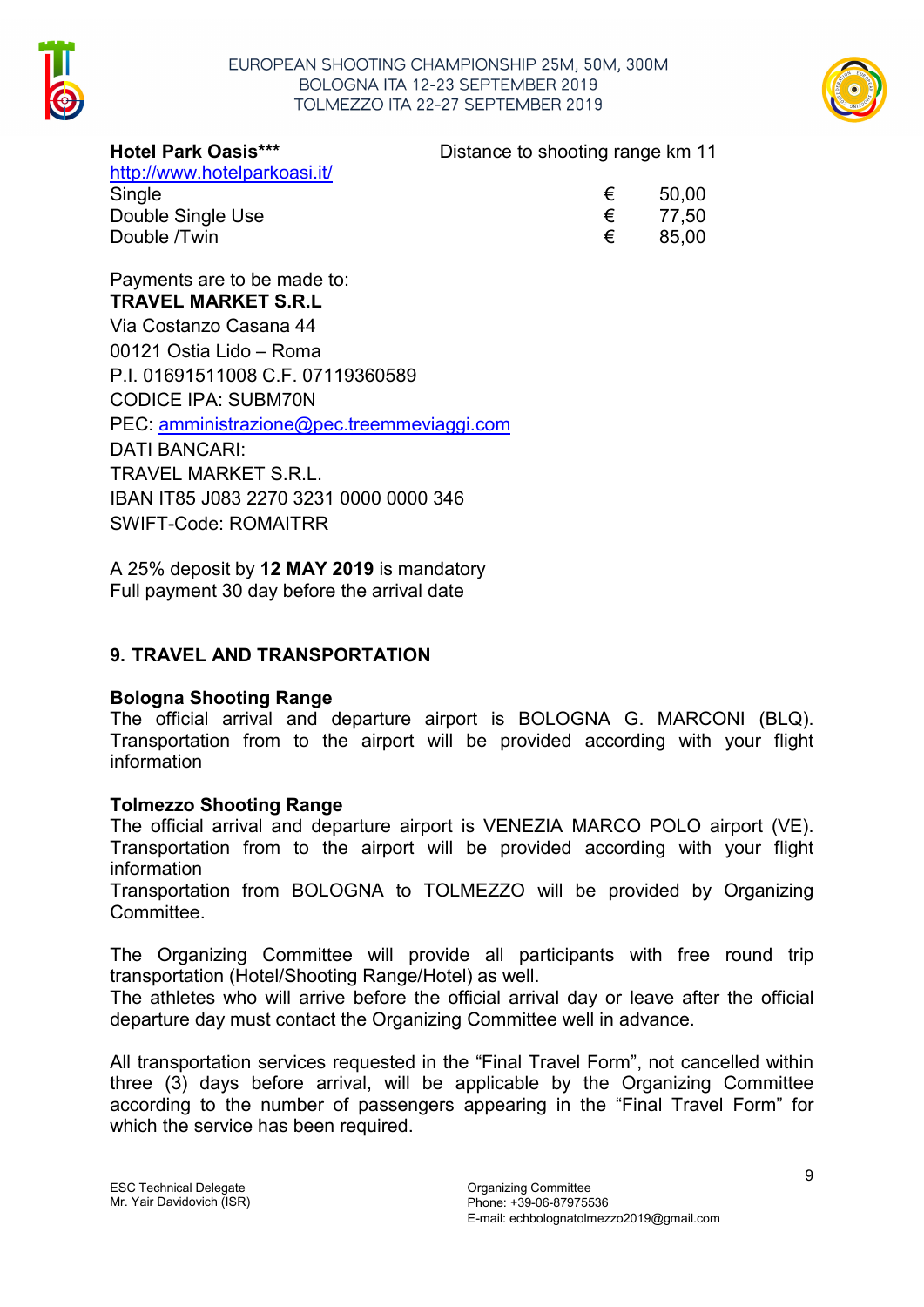



No assistance or transportation will be provided to the participants lodged in unofficial hotels.

#### Local Transportation – Shuttle Service

Local transportation between the official hotels and the shooting range will be arranged by the Organizing Committee as from 12 SEP 2019.

In case of accommodation in unofficial hotels, the local transportation has to be arranged by the participants.

## 10.COMPETITION RELATED PROCEDURES AT THE SHOOTING RANGE

#### Technical Meeting

The Technical Meeting will take place on 13 SEP 2019 at the shooting range.

Each participating ESC Member Federation should have at least one representative present to receive updated information regarding Final Competition Schedule (including Training Schedule), draw procedures and other important issues related to the European Championship.

### Doping Control Tests

The Organizing Committee will conduct Doping Controls Tests according to the ISSF Anti-Doping Rules and the ISSF Test Distribution Plan 2019 under the supervision of the ESC Technical Delegate.

## 11.CEREMONIES

## Opening and Closing Ceremony

The Opening Ceremony will take place on 14 SEP 2019 late afternoon (further details will follow).

The closing competitions buffet will take place on 24 SEP 2019 in Bologna.

The Closing Ceremony will take place on 26 SEP 2019 after the last Victory Ceremony. A closing buffet will follow.

#### Victory Ceremony

The Victory Ceremonies will take place at the shooting range immediately after the end of each Final (see also: Final Competition Schedule).

During the ceremonies the athletes are required to present themselves in their official national uniform or national tracksuits (tops and bottoms).

#### Flags and Anthems

Each participating teams are required to bring with them their national flag (approx. size 100x150cm) and (1) national anthem on standard CD or USB (40-50 seconds).